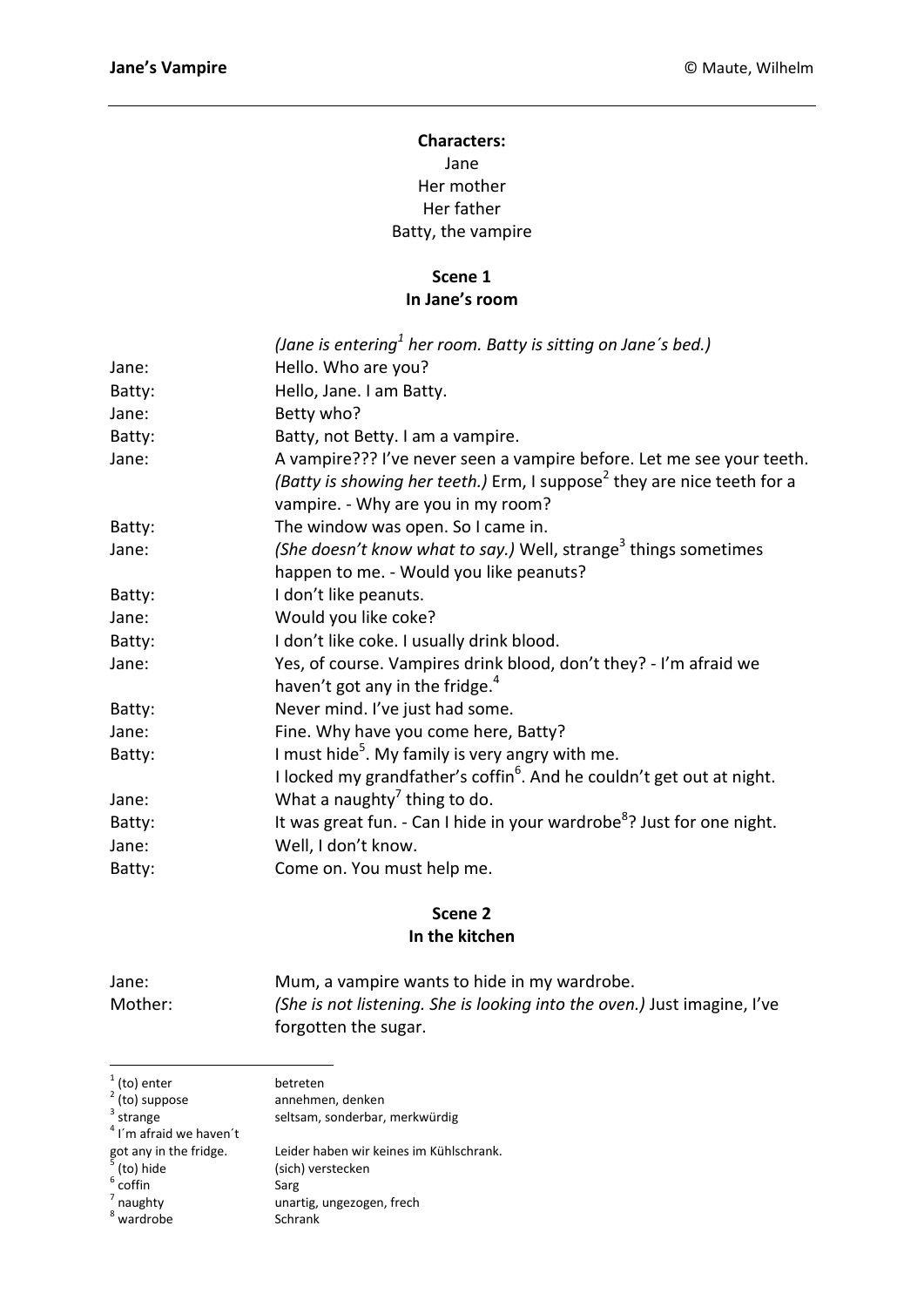| Jane:   | A real vampire.                                                                                                                                  |
|---------|--------------------------------------------------------------------------------------------------------------------------------------------------|
| Mother: | This pie <sup>9</sup> will taste terrible.                                                                                                       |
| Jane:   | Mum, I've got a vampire in my room.                                                                                                              |
| Mother: | (not really listening) Think of that. They are everywhere at this time of<br>the year, aren't they. - That's too bad. I always forget something. |
| Jane:   | You don't mind, do you?                                                                                                                          |
| Mother: | (not really listening) Of course, I mind. Mrs Craft's pies are always nice.                                                                      |
|         | I never manage to make a nice pie.                                                                                                               |
| Jane:   | Is it all right then?                                                                                                                            |
| Mother: | What?                                                                                                                                            |
| Jane:   | The vampire in my bedroom?                                                                                                                       |
| Mother: | (She is joking.) I'm sure any vampire will feel at home in your room.<br>They like the mess $^{10}$ , don't they.                                |
| Jane:   | It's not any vampire, it's Batty.                                                                                                                |
| Mother: | Oh, stop it, Jane. I'm sure you don't want me to burn <sup>11</sup> the pie.                                                                     |

**Scene 3 In Jane's room**

| Mother: | (entering Jane's room) It's time to go to bed now, Jane.                |
|---------|-------------------------------------------------------------------------|
|         | (She is looking at Batty.) Oh, who is your little guest?                |
| Jane:   | That's Batty.                                                           |
| Mother: | Nice to meet you, Betty.                                                |
| Jane:   | Batty! Batty, the vampire.                                              |
| Mother: | I'm sure Betty must go home now. Her parents will worry <sup>12</sup> . |
| Batty:  | My parents are vampires, they don't worry.                              |
| Mother: | This is a nasty <sup>13</sup> thing to say, Betty.                      |
| Jane:   | Batty is going to stay here for the night.                              |
| Mother: | I hope this is all right with your parents, Betty.                      |

**Scene 4 In the kitchen**

| Mother: | Tony, I think Jane is very funny at the moment.         |
|---------|---------------------------------------------------------|
| Father: | Nothing new, really.                                    |
| Mother: | She says she has got a vampire in her room.             |
| Father: | One of her silly jokes again?                           |
| Mother: | A little girl is staying overnight. I've never seen her |
|         | before. I don't like it.                                |
| Father: | Don't worry, darling.                                   |
| Mother: | She is very thin and very pale $^{14}$ .                |
| Father: | Oh well, nothing to worry about.                        |

 $^{14}$  pale bleich Zeichnung: B. Wilhelm

–<br>9

Pastete, Obstkuchen Unordnung, Durcheinander verbrennen, anbrennen beunruhigen, sich Sorgen machen garstig, ekelhaft<br>bleich

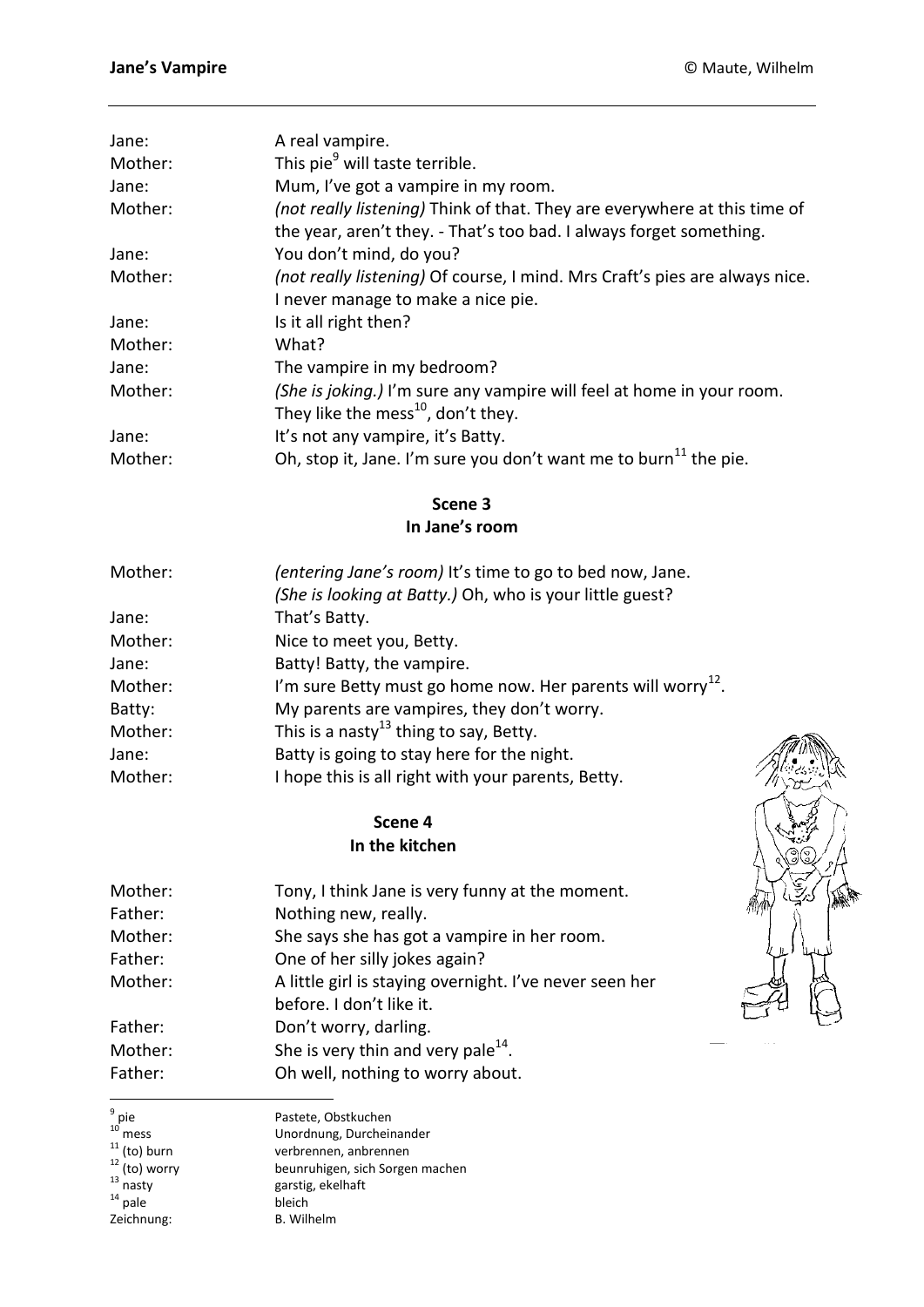| Mother: | Jane sometimes gets on my nerves. She really does. Why can't she |
|---------|------------------------------------------------------------------|
|         | behave like other girls?                                         |
| Father: | She is a child. Children are funny sometimes.                    |

#### **Scene 5 The next morning In the kitchen**

| Jane:   | Good morning, Mum. Good morning, Dad.                                                       |
|---------|---------------------------------------------------------------------------------------------|
| Mother: | Isn't your friend going to come down for breakfast?                                         |
| Jane:   | She is a vampire. She doesn't like milk and cornflakes.                                     |
| Father: | We have had enough of your vampire story, Jane.                                             |
| Jane:   | Sorry.                                                                                      |
| Mother: | Please, call your friend, Jane. You'll be late for school, both of you.                     |
| Jane:   | She isn't coming. Vampires sleep by day.                                                    |
| Father: | Right. Go to school now. We are going to talk about your vampire                            |
|         | tonight.                                                                                    |
| Jane:   | She is going to fly back home tonight. - Bye-bye.                                           |
| Mother: | Bye. (Jane is leaving.)                                                                     |
| Father: | Why does she make $up^{15}$ all these silly stories?                                        |
| Mother: | She sometimes drives me crazy.                                                              |
| Father: | Well, I suppose, the vampire is done for $16$ .                                             |
| Mother: | There was this child in her room yesterday. A pale little thing.                            |
| Father: | <i>(laughing)</i> I'm sure there was. And there will certainly be an alien                  |
|         | under her bed tomorrow.                                                                     |
| Mother: | I know this sounds crazy.                                                                   |
| Father: | I am going to have a word <sup>17</sup> with Jane tonight. Bye, darling. ( <i>kissing</i> ) |

## **Scene 6 The following evening In the kitchen**

| (Jane and her parents are having supper.) |
|-------------------------------------------|
| How was school today?                     |
| Not too bad.                              |
| Is everything all right at school?        |
| Sure!                                     |
| No problems?                              |
| We wrote a story. I had the best story.   |
| Fine.                                     |
| What did you write about?                 |
| I wrote about Batty.                      |
| Jane, not again.                          |
|                                           |

 $15$  (to) make up s.th. etwas erfinden

 $\overline{a}$ 

 $^{16}$  (to) be done for erledigt sein

 $17$  (to) have a word with s.o. kurz mit jemanden sprechen